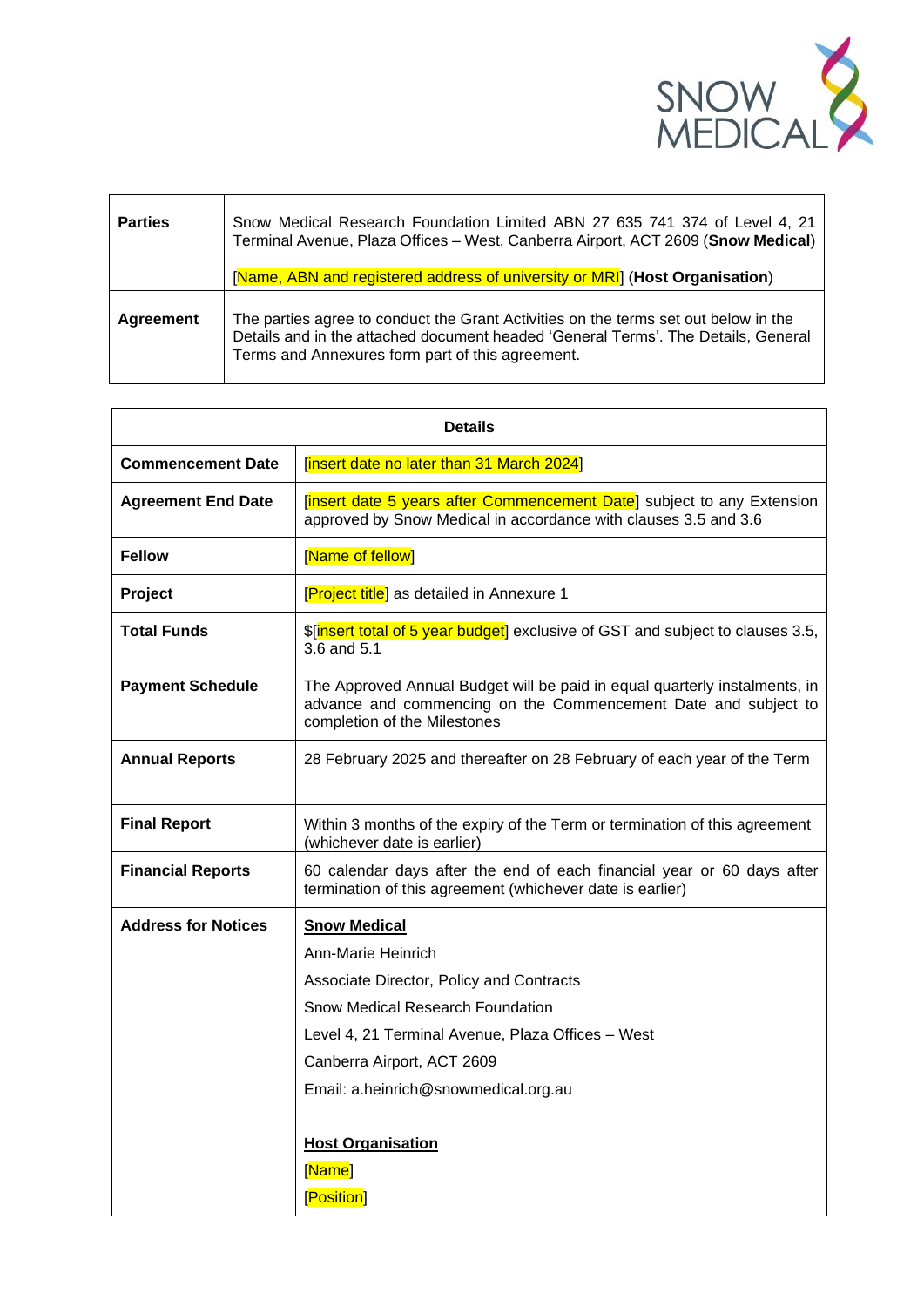|                      | [Host Organisation name]<br>[Address]<br>Email: [insert address]                                                                                                                                                                                                                                       |
|----------------------|--------------------------------------------------------------------------------------------------------------------------------------------------------------------------------------------------------------------------------------------------------------------------------------------------------|
| <b>Special Terms</b> | This agreement is subject to the following special terms:<br>The Host Organisation will ensure the Fellow identifies themselves as a<br>"Snow Fellow" where possible, including in all communications with the<br>media regarding the Grant Activities and in accordance with the Funding<br>Policies. |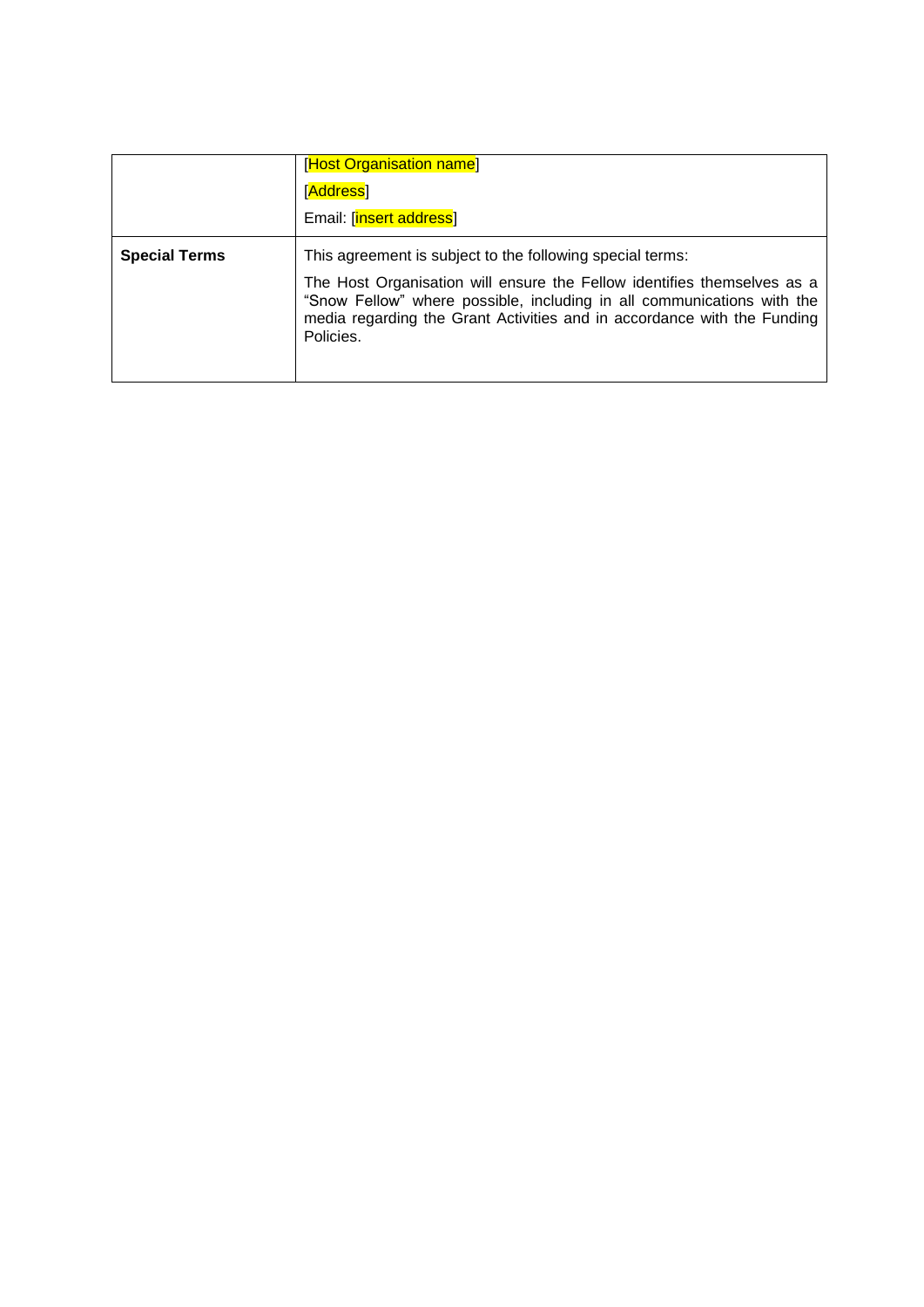Signed on behalf of **SNOW MEDICAL** by its authorised officer:

Signature of authorised officer

Name (please print)

**Position** 

Date of signing

Signed on behalf of **[Name of Host Organisation]** by its authorised officer:

Signature of authorised officer

Name (please print)

**Position** 

Date of signing

By signing this agreement, each signatory warrants that they have authority to enter into this agreement on behalf of the party they are stated to represent.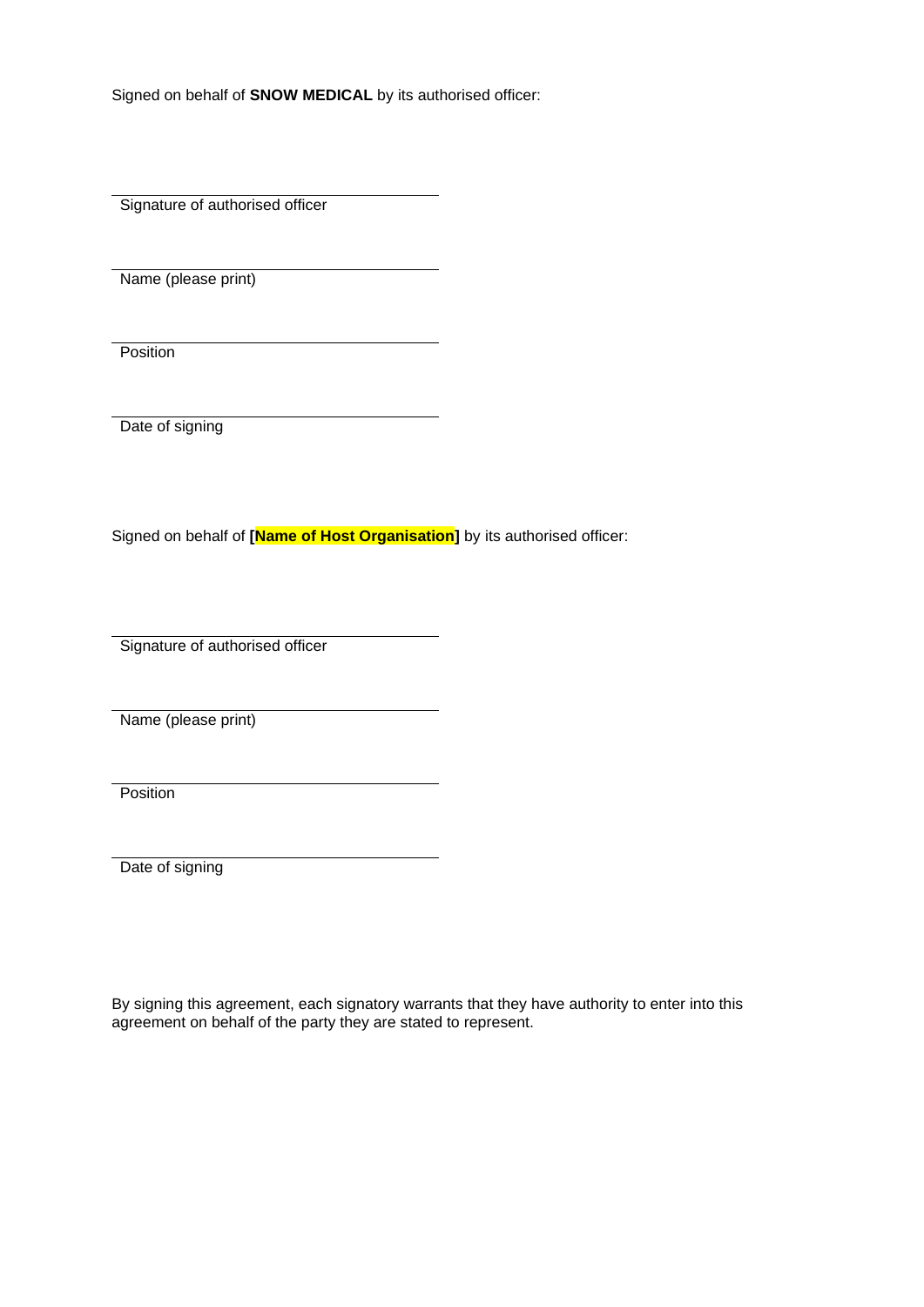#### **RECITALS**

- A. The Fellow has applied for and has been awarded funding under the Snow Medical Research Foundation Fellowship Program (the **Funding Program**).
- B. Snow Medical has agreed to provide the funding to the Fellow for the purposes of the Fellow carrying out the Grant Activities on the terms of this agreement.
- C. The Host Organisation accepts the funding for the purpose of the Fellow carrying out the Grant Activities and agrees to administer the Funding and the Grant Activities in accordance with the terms of this agreement.

#### **GENERAL TERMS**

### **1. INTERPRETATION**

#### **1.1 Definitions**

The following definitions apply throughout this agreement.

**Annual Report** means the report to be submitted by the Host Organisation to Snow Medical on the dates specified in the Details which details progress of the performance and outcomes of the Grant Activities relating to the previous calendar year pursuant to clause 17 and in the format and including the information as specified by Snow Medical from time to time.

**Approved Annual Budget** means the annual operating budget for the Grant Activities approved by Snow Medical in accordance with clause 5.

**Australian Accounting Standards** refers to the Australian Accounting Standards published by the Australian Accounting Standards Board as amended from time to time.

**Australian Auditing Standards** refers to the Australian Auditing Standards published by the Australian Auditing and Assurance Standards Board as amended from time to time.

**Background Intellectual Property** means Intellectual Property in existence at the date of this agreement and set out in Schedule 1 or Intellectual Property created independently of the Grant Activities.

**Co-Investment Agreement** has the meaning attributed to it under clause 10.4 (b).

**Co-Investment Rights** has the meaning attributed to it under clause 10.4 (a).

#### **Code** means the [Australian Code for the](https://www.nhmrc.gov.au/about-us/publications/australian-code-responsible-conduct-research-2018#block-views-block-file-attachments-content-block-1)  [Responsible Conduct of Research 2018.](https://www.nhmrc.gov.au/about-us/publications/australian-code-responsible-conduct-research-2018#block-views-block-file-attachments-content-block-1)

**Collaborating Organisation** means an organisation that contributes to the Grant Activities and, where the context permits, includes its employees, advisers, officers, agents, students and contractors.

**Commercialise** includes, without limitation:

- (i) to manufacture, sell, license, assign or hire for commercial benefit or otherwise exploit a product or process or other subject matter in which Intellectual Property rights subsist;
- (ii) to provide a service for commercial benefit; or
- (iii) to license or authorise any person to do any of the above for commercial benefit.

Commercialisation is similarly construed.

**Confidential Information** means any information which by its nature is confidential, is received on the understanding that it is confidential, or is marked as being confidential. Confidential Information does not include information that is in the public domain, is already lawfully known to the receiving party or has been independently developed by the receiving party.

**Conflict of Interest** means a conflict of interest as defined in the [Australian](https://www.nhmrc.gov.au/about-us/publications/australian-code-responsible-conduct-research-2018#block-views-block-file-attachments-content-block-1)  [Code for the Responsible Conduct of](https://www.nhmrc.gov.au/about-us/publications/australian-code-responsible-conduct-research-2018#block-views-block-file-attachments-content-block-1)  [Research 2018.](https://www.nhmrc.gov.au/about-us/publications/australian-code-responsible-conduct-research-2018#block-views-block-file-attachments-content-block-1)

**Equipment** means any item of property (including animals and bio banks), purchased, leased, created or otherwise brought into existence wholly, or in part, with the use of the Funds, which has at that time a value of over \$5,000 inclusive of GST, but excluding real property and Intellectual Property.

**Extension** has the meaning attributed to it under clause 3.5.

**Fellowship Application** means the fellowship application approved by Snow Medical and attached as Annexure 1 a) and, if applicable, as amended in accordance with the details specified in Annexure 1 b).

**Final Report** means a report to be submitted by the Host Organisation to Snow Medical within three (3) months of the expiry of the Term or termination of this agreement (whichever date is earlier) pursuant to clause 17, and in the format and including the information as specified by Snow Medical from time to time.

#### Fellowship Funding Agreement 2022 (1)22 4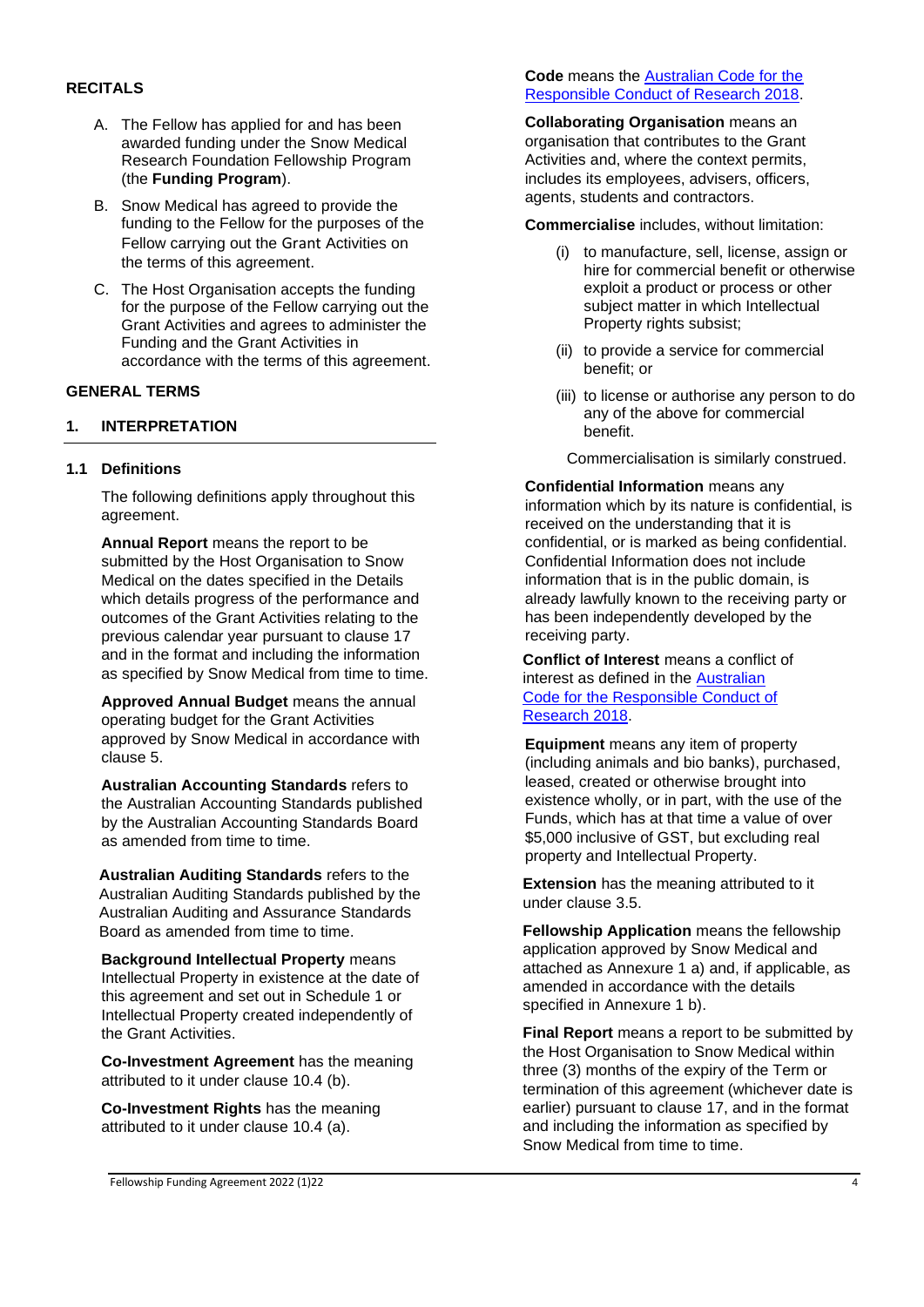**Financial Report** means the report to be submitted by the Host Organisation to Snow Medical to account for expenditure of the Funds pursuant to clause 18 in the format and including the information as specified by Snow Medical from time to time.

**Fraud** means dishonestly obtaining a benefit, or causing a loss, by deception or other means and requires intent.

**Funded Intellectual Property or Funded IP** means Intellectual Property arising from or developed in the course of the Grant Activities by the Research Personnel.

**Funding Policies** means the Funding Program policies published on Snow Medical's website and as amended from time to time.

**Funding Rules** means the funding rules for the Snow Medical Fellowship program 2022 attached as Annexure 2.

**Funds or Funding** means the amount of funds set out in the Approved Annual Budget and approved by Snow Medical in accordance with clause 5.1 and in any Extension.

**Grant Activity or Grant Activities** means any task, activity, services, work or other purpose to which the Funds relates and includes the conduct of the Project.

**Intellectual Property** means all copyright and neighbouring rights, all rights in relation to inventions (including patent rights), plant varieties, registered and unregistered trademarks (including service marks), registered designs, Confidential Information (including trade secrets and knowhow and circuit layouts), and all other rights resulting from intellectual activity in the industrial, scientific, literary or artistic fields.

**Milestones** means the milestones set out in the Fellowship Application, Extension and Approved Annual Budget.

**Notice of Investment** has the meaning attributed to it under clause 10.4.

**Personal Information** means information or an opinion (including information or an opinion forming part of a database), whether true or not, and whether recorded in a material form or not, about a natural person whose identity is apparent, or can reasonably be ascertained, from the information or opinion.

**Project** means the research program described in the Fellowship Application, any variation to the Fellowship Application agreed by the parties in writing, and in any Extension.

**Reports** means any report that is required to be completed by the Host Organisation under this agreement including the Annual Reports and Final Report.

**Research Materials** includes all documents, software, goods, information and data stored by any means created, generated, developed or brought into existence by the Research Personnel in the course of the Grant Activities.

**Research Misconduct** means research misconduct as defined in the [Australian Code](https://www.nhmrc.gov.au/about-us/publications/australian-code-responsible-conduct-research-2018#block-views-block-file-attachments-content-block-1)  [for the Responsible Conduct of Research](https://www.nhmrc.gov.au/about-us/publications/australian-code-responsible-conduct-research-2018#block-views-block-file-attachments-content-block-1) 2018 and Fraud.

**Research Personnel** means the Fellow and any person working on the Grant Activities under their supervision.

**Student** means an individual enrolled as a candidate for a postgraduate research degree at the Host Organisation.

**Term** means the period from and including the Commencement Date to and including the Agreement End Date subject to clause 15 and any Extension under clauses 3.5 - 3.6 of this agreement.

**Third Party Investment Arrangement** means an agreement relating to the Funded Intellectual Property and its Commercialisation between the Host Organisation or a party appointed by the Host Organisation to Commercialise the Funded IP on its behalf and a party other than Snow Medical, and includes (without limitation) any assignment or commercial licence of the Funded IP, and any acquisition of ownership in the Host Organisation or the party appointed by the Host Organisation to Commercialise the Funded IP on its behalf that involves the Funded Intellectual Property and its Commercialisation.

**Transfer Request** has the meaning attributed to it under clause 16.

Other capitalised terms have the meaning given to them in the Details.

### **1.2 Rules for interpreting this agreement**

In this agreement, headings are for guidance only and do not affect the interpretation of the clauses. The following rules apply unless the context requires otherwise:

- (a) words importing the singular include the plural and vice versa;
- (b) words importing one gender include all other genders;

Fellowship Funding Agreement 2022 (1)22 5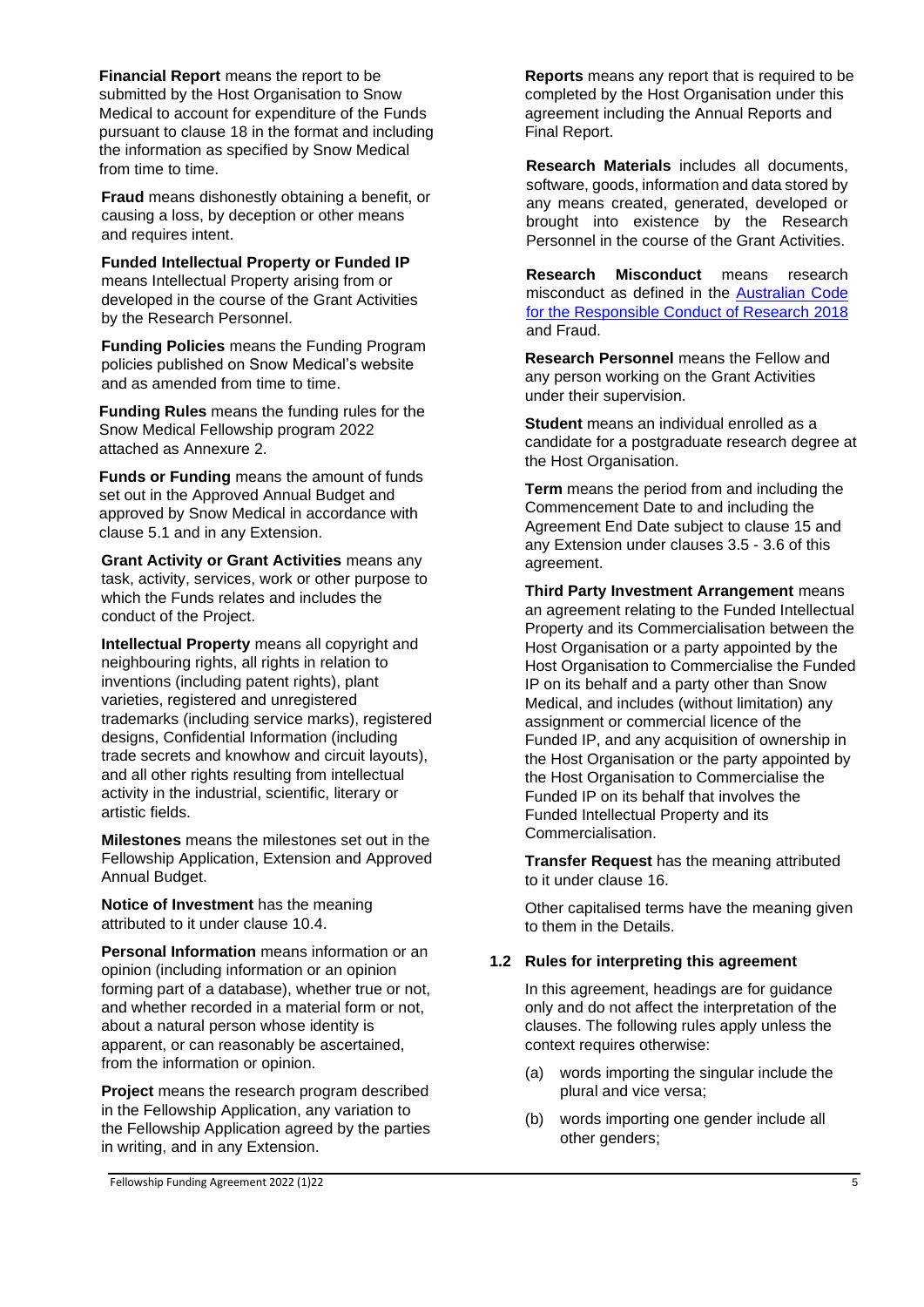- (c) reference to a person includes a body politic, a body corporate, a partnership, an unincorporated association and a natural person, and the person's executors, administrators, successors, transferees, substitutes (including persons taking by novation) and assigns;
- (d) reference to a statute, ordinance, code or other law includes regulations, directions and other instruments under it and consolidations, amendments, reenactments or replacements of any of them;
- (e) reference to \$, dollar or AUD is to Australian currency;
- (f) any agreement, obligation, representation, right or warranty on the part of or in favour of two or more persons binds or is for the benefit of them severally and not jointly or jointly and severally;
- (g) a term or definition incorporated by reference into this document remains in force even if the document from which it was referred may be no longer in force;
- (h) reference to a clause is a reference to a clause of this agreement and includes all sub-clauses, paragraphs and parts of that clause;
- (i) where a word or phrase has a particular meaning, other parts of speech and grammatical forms of that word have corresponding meanings;
- (j) any reference to "insurance", "insurance policy" or "insurer" in this agreement includes, mutual risk cover held with a mutual risk provider designed to cover similar insurable risks to insurance and the providers of that risk cover.

### **2. EMPLOYMENT OF RESEARCH PERSONNEL**

- (a) the Research Personnel will be employed by the Host Organisation;
- (b) the Host Organisation is responsible for the Research Personnel as employees of the Host Organisation including the payment of salary and applicable leave entitlements;
- (c) Snow Medical is not responsible for any salary, employee on-costs or other entitlements (including, without limitation, annual leave, parental leave, carer's leave sick leave, long service leave, public holidays, redundancy payments, and

superannuation), employment-related taxes or any other similar benefits and payments under any law, industrial instrument or conditions of service in relation to any Research Personnel, except as explicitly included as part of the relevant Approved Annual Budget; and

(d) Snow Medical accepts no responsibility for any costs or claims for which the Host Organisation may be liable as an employer or otherwise including, without limitation, redundancy, compensation, dismissal or discrimination claims.

### **3. CONDUCT OF THE GRANT ACTIVITIES**

### **3.1 Funding Award**

Snow Medical awards the Funding to the Fellow and the Host Organisation on the terms set out in:

- (a) this agreement,
- (b) the Funding Rules;
- (c) the Fellowship Application; and
- (d) the Funding Policies and guidelines.

### **3.2 Grant Activities**

The Host Organisation must conduct the Grant Activities and ensure the Research Personnel conduct the Grant Activities:

- (a) in a collaborative and professional manner;
- (b) in compliance with all reasonable directions provided to the Host Organisation by Snow Medical;
- (c) in compliance with all applicable laws and regulations; and
- (d) ethically and in accordance with the Code.

### **3.3 Contributions of the Host Organisation**

The Host Organisation must provide all personnel, facilities, services and resources in accordance with the Fellowship Application, Approved Annual Budgets and any Extension.

### **3.4 Conduct of the Project**

The Host Organisation must ensure:

(a) the Fellow maintains reasonable, up to date and accurate records regarding the conduct and conclusions of the Project;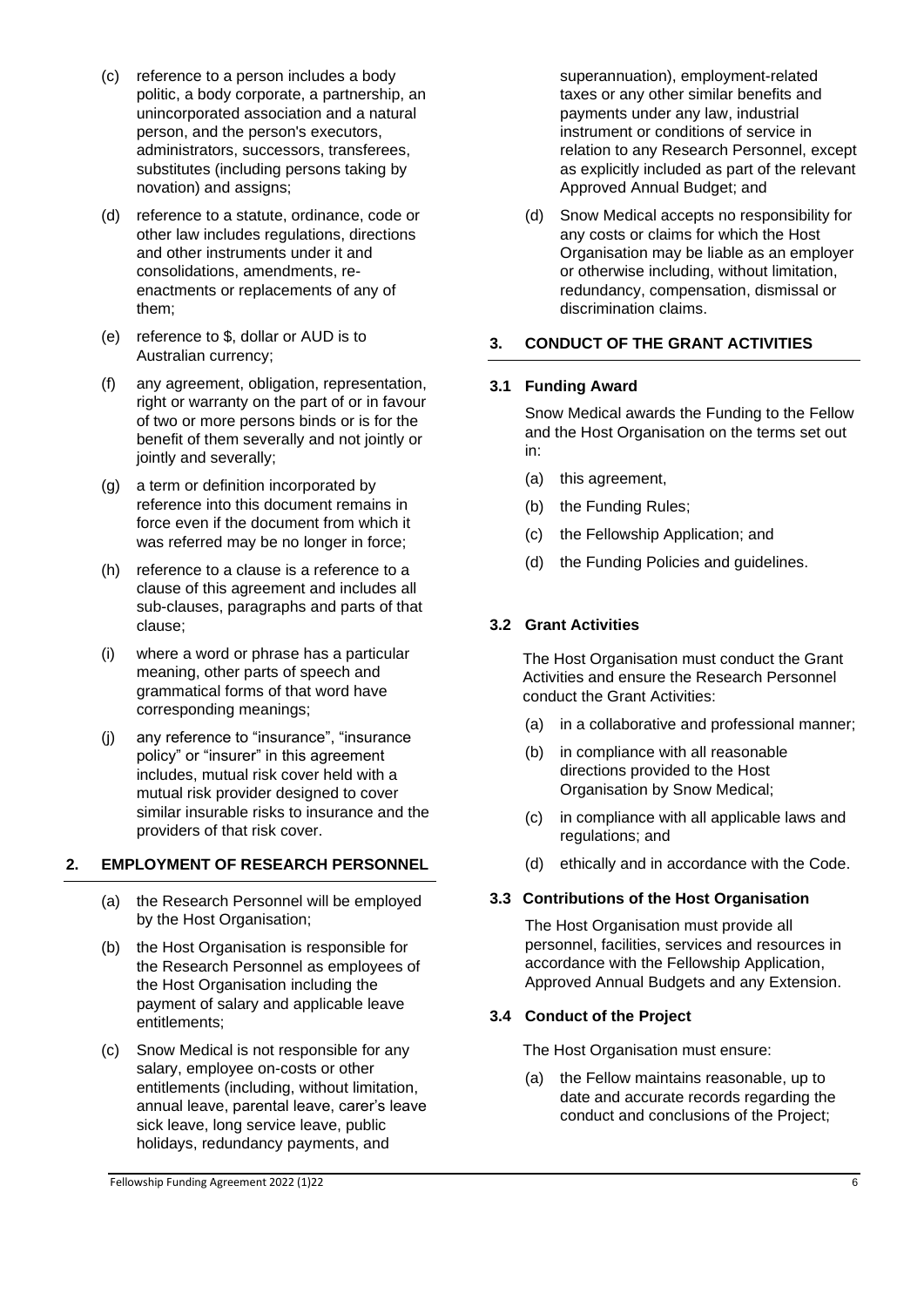- (b) the Project is conducted in accordance with the Fellowship Application and any Extension; and
- (c) if the Project requires approval by the Host Organisation's ethics and/or biosafety committees (or equivalent), it provides evidence of the ethics and/or biosafety approval(s) to Snow Medical, and the Project does not commence until the required approvals are obtained.

### **3.5 Extension**

At least one year before the Agreement End Date, Snow Medical will conduct a review of the conduct of the Grant Activities and may request the Fellow submits a further three year research plan and budget to commence on the Agreement End Date (the **Extension**).

### **3.6 Acceptance of the Extension**

Snow Medical will determine in its absolute discretion whether to accept the Extension and extend the Term for an additional three year period. Should Snow Medical accept the Extension, the terms of this agreement will remain unamended and binding on the parties except to the extent that they are varied by the Extension.

### **4. Research Integrity**

### **4.1 Formal Procedures**

The Host Organisation must have formal procedures in place for handling allegations of a breach of the Code and Research Misconduct.

### **4.2 Allegations**

The Host Organisation must immediately notify Snow Medical (in confidence):

- (a) of any allegation of a breach of the Code and Research Misconduct in respect of the Research Personnel; and
- (b) the nature of the breach of the Code and/or Research Misconduct, the name of the respondent and the investigation process.

### **4.3 Investigation**

Where the alleged breach of the Code and/or Research Misconduct relates to the Grant Activities, the appointment of an external investigator to lead the investigation of the allegation of a breach of the Code and/or Research Misconduct is mandatory unless

- (a) promptly keep Snow Medical informed of the progress of any investigation into the alleged breach of the Code and/or Research Misconduct relating to the Grant Activities; and
- (b) provide Snow Medical with a copy of any progress or interim reports.

## **4.4 Outcome of Investigation**

As soon as it is known, the Host Organisation must on a confidential basis inform Snow Medical of the outcome of the investigation into the alleged breach of the Code and/or Research Misconduct and provide Snow Medical with a copy of the investigative report, an analysis of the outcomes of the investigation, and a summary of any remedial action to be taken against the respondent.

## **4.5 Consequential Actions**

If Snow Medical determines that the Host Organisation has failed to conduct a timely investigation into any alleged breach of the Code or Research Misconduct relating to the Grant Activities, or has failed to keep Snow Medical appropriately informed of such an investigation, or Snow Medical is not satisfied with the outcomes of any investigation of an alleged breach of the Code or Research Misconduct by Research Personnel, Snow Medical may choose to:

- (a) withhold or suspend payment of the Grant Activity Funds in whole or in part;
- (b) terminate this agreement; and
- (c) not accept new grant applications from the Host Organisation.

## **5. BUDGET**

## **5.1 Approval of Annual Budgets**

Subject to clause 5.2, the initial annual budget will be as detailed in the Fellowship Application. Thereafter, annually on the 28 February of each year, the Host Organisation shall submit to Snow Medical for its approval a proposed annual budget, specifying an estimate of the annual operating budget for the Grant Activities for the upcoming financial year. Snow Medical may approve, not approve or request amendments to the proposed annual budget in its absolute discretion.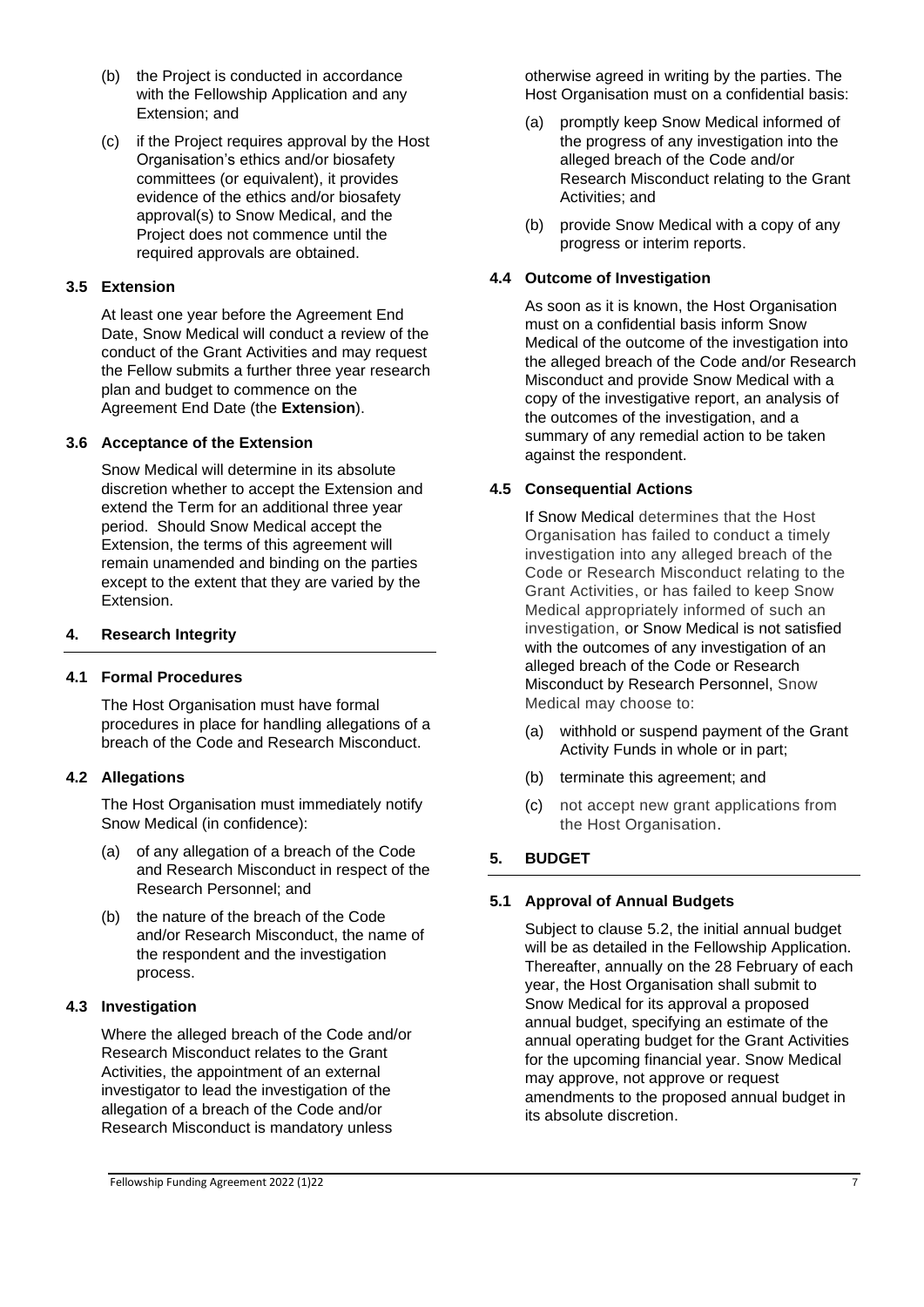### **5.2 Payments of Funds**

Payment of Funds by Snow Medical to the Host Organisation is subject to an Approved Annual Budget for the relevant year.

### **5.3 Transfer between budget allocations**

The Host Organisation may only transfer Funds between the allocations set out in the Approved Annual Budget with Snow Medical's prior written consent.

### **6. PAYMENT AND GST**

### **6.1 The Funds**

The Host Organisation will invoice Snow Medical for the Funds in accordance with the Payment Schedule. The invoice must be in the form of a tax invoice.

### **6.2 Use of Funds**

The Funds must only be used and applied to the Grant Activities in accordance with the Approved Annual Budget.

### **6.3 Payment Terms**

Subject to clauses 6.1 and 6.5 of this agreement, Snow Medical will pay the Host Organisation's tax invoice within 28 calendar days of the date on which Snow Medical receives the invoice.

### **6.4 GST wording**

Words defined in *A New Tax System (Goods and Services Tax) Act 1999* (Cth) have the same meaning in this clause 6.

### **6.5 Payment of GST**

If any supply under this agreement is a taxable supply, the recipient of the supply must pay to the supplier an additional amount equal to the GST payable on the supply. Any amount of GST payable is payable at the same time as the payment for the supply to which it relates.

#### **6.6 Interest-bearing account**

The Host Organisation must hold the Funds as separately identifiable funds in an interestbearing account and managed in a manner which applies interest earned on the Funds to the Grant Activities.

#### **6.7 Financial management**

The Host Organisation must ensure proper financial management of the Funds, including by obtaining and keeping invoices and maintaining proper books and detailed records of costs and expenses incurred in relation to the Grant Activities, and by applying its usual arrangements for monitoring and preventing fraud, bribery and any other corrupt practices.

#### **6.8 Accounts and records keeping**

The Host Organisation must keep financial accounts and records relating to the Funds and the Grant Activities to enable:

- (a) the preparation of Financial Reports in accordance with Australian Accounting Standards;
- (b) generation of an income and expenditure statements for each financial year of the Term, including:
	- i. a schedule of the Equipment acquired, sold, written-off or otherwise disposed of during each financial year;
	- ii. a comparison of the income and expenditure in each financial year against the Approved Annual Budget; and
	- iii. the audit of those records in accordance with Australian Auditing Standards.

### **7. WITHHOLDING, SUSPENSION AND REPAYMENT OF THE FUNDS**

#### **7.1 Withholding and Suspension of the Funds**

If the Host Organisation or Fellow fails to comply with this agreement, Snow Medical may withhold or suspend payment of the Funds until Snow Medical is satisfied that the Host Organisation or Fellow (as applicable) has performed its obligations under this agreement. If Snow Medical withholds or suspends payment of the Funds, the Host Organisation and Fellow must continue to perform its obligations under this agreement in respect of the Grant Activities that are not affected by the suspension or withholding of the Funds.

### **7.2 Repayment of Funds**

The Host Organisation must repay within 28 calendar days of a demand being sent:

- (a) any payment of the Funds spent in breach of this agreement;
- (b) all unspent Funds or Funds not legally committed for expenditure in accordance with the terms of this agreement if the Host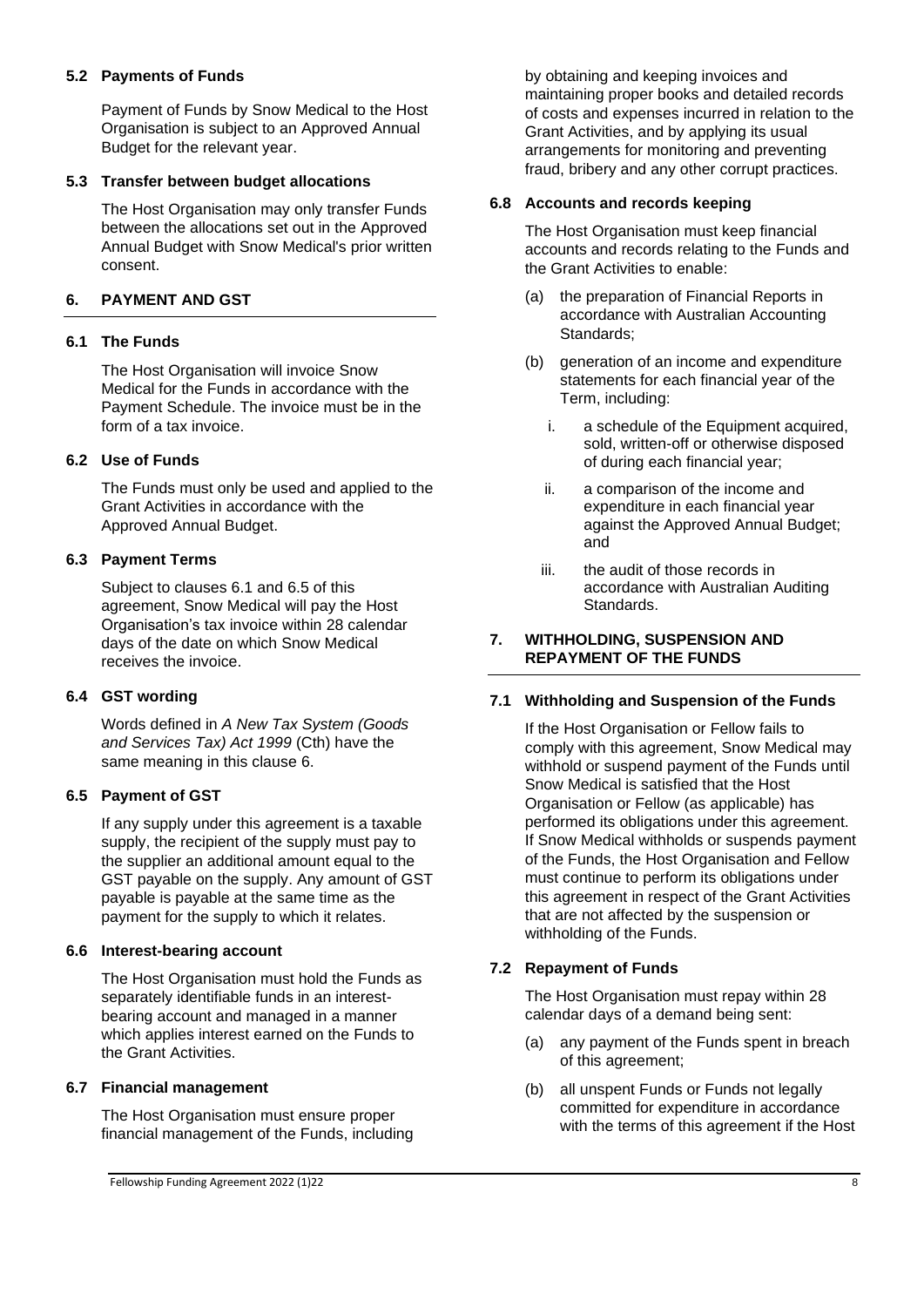Organisation is in breach of this agreement;

- (c) any overpayment; and
- (d) any interest earned on the Funds required to be repaid.

#### **7.3 Calculation of the repayment**

Where the Host Organisation has failed to comply with this agreement, Snow Medical will calculate the amount of repayment the Host Organisation must make with regard to the extent of the failure to complete the Grant **Activities.** 

### **7.4 Set off**

Snow Medical may set off the amount of any overpayment or claim for repayment against any future instalment of the Funds payable to the Host Organisation.

### **8. PUBLICATION, ACKNOWLEDGEMENTS AND OPEN ACCESS**

### **8.1 Publication**

The Host Organisation must ensure that the Fellow uses their best endeavours to disseminate, through publications and conference presentations, the Fellow's research findings arising out of the Grant Activities.

#### **8.2 Delay of Publication**

Publication or release of the Fellow's research findings arising out of the Grant Activities may be delayed for up to 90 calendar days to allow for protection and Commercialisation of Funded Intellectual Property.

#### **8.3 Acknowledgements**

Snow Medical's support must be acknowledged in any publications or presentations arising from the Grant Activities.

#### **8.4 Open access**

Any publication arising from the Grant Activities and its related data must be made openly accessible as soon as possible but, in any event, no later than six months from the publication date. Where this requirement cannot be met, reasons must be provided in the Annual Report. Metadata for all publications arising from the Grant Activities and its related data must be made available to the public in an institutional repository as soon as possible but no later than three months from the date of publication.

## **9. INTELLECTUAL PROPERTY**

#### **9.1 Ownership and Licence**

- (a) Nothing in this agreement affects the ownership of Background Intellectual Property.
- (b) Funded Intellectual Property vests in the Host Organisation upon its creation.
- (c) The Host Organisation grants Snow Medical a permanent, irrevocable, free, world-wide, non-exclusive licence (including a right of sub-licence) to use, reproduce, communicate, modify and adapt material in the Fellowship Application, Extension and the Reports for its purposes (excluding Commercialisation).
- (d) If the Fellowship Application, Extension or a Report contains material belonging to a third party, the Host Organisation must ensure that it has in place all necessary consents sufficient to allow Snow Medical to deal with the third party material in accordance with this agreement.

### **9.2 Copyright in Student Thesis**

Despite anything to the contrary in this agreement, a Student retains copyright in their thesis.

### **10. COMMERCIALISATION**

#### **10.1 Notification of Funded Intellectual Property**

If the Host Organisation believes any Funded Intellectual Property has commercial potential, it must promptly inform Snow Medical in writing**.** 

#### **10.2 Protection of Funded Intellectual Property**

The Host Organisation will take the steps necessary to protect Funded Intellectual Property as is reasonable to do so with regard to commercial considerations. The Host Organisation will at all times promptly inform Snow Medical of significant measures considered and taken to protect, manage and Commercialise the Funded Intellectual Property.

#### **10.3 Revenue sharing**

Snow Medical (or its nominee) (the **Co-Investment Entity**) and the Host Organisation shall negotiate in good faith to agree the terms of a revenue share agreement in respect of net income received by the Host Organisation from the Commercialisation of such Funded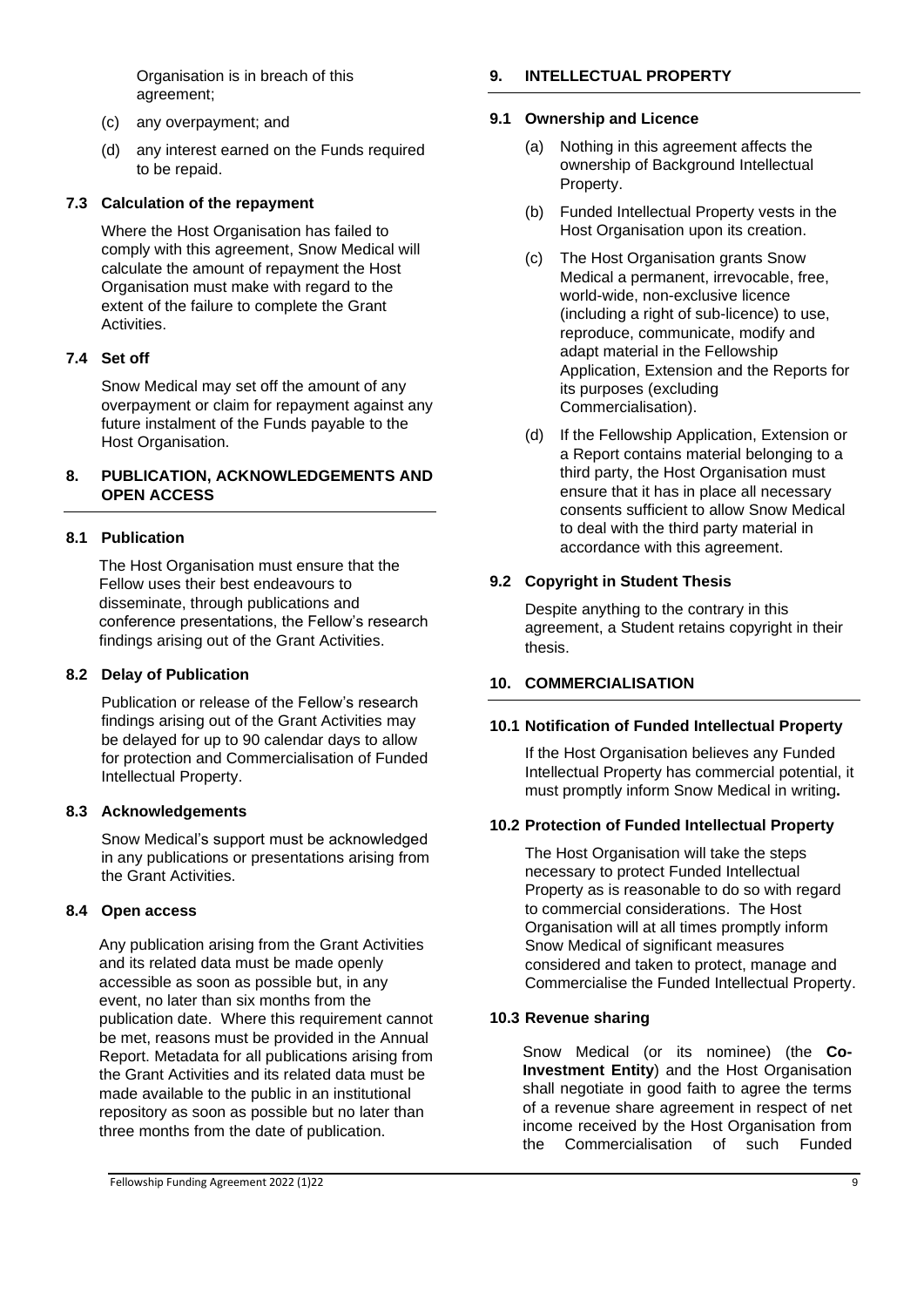Intellectual Property.Net income received by the Host Organisation from the Commercialisation of such Funded Intellectual Property shall be divided in the following proportions:

- (a) 75% to the Host Organisation; and
- (b) 25% to the Co-Investment Entity.

### **10.4 Co-Investment Rights**

- (a) The Host Organisation may not enter into a Third Party Investment Arrangement without first notifying Snow Medical in writing of the Third Party Investment Arrangement (the **Notice of Investment)**  and offering the Co-Investment Entity the opportunity to invest in the Funded Intellectual Property and its Commercialisation on Terms and Conditions equal to or more favourable than those agreed with the third party (the **Co-Investment Rights**)**.** The Notice of Investment will include all information required by the Co-Investment Entity to consider the exercise of the Co-Investment Rights, and as a minimum all information provided by the Host Organisation to the third party in respect of the Third Party Investment Arrangement.
- (b) The Co-Investment Entity may exercise the Co-Investment Rights by giving notice in writing to the Host Organisation within 60 calendar days of receipt of the Notice of Investment, and the Host Organisation and the Co-Investment Entity shall forthwith execute an investment agreement between them on such Terms and Conditions (the **Co-Investment Agreement)**. At the Co-Investment Entity's discretion execution of the Co-Investment Agreement may be made conditional upon execution of the Third Party Investment Arrangement by the Host Organisation and third party.

For the purposes of this sub-clause 10.4, "Terms and Conditions" means the terms and conditions agreed by the Host Organisation and a third party pursuant to a Third Party Investment Arrangement but excludes any intangible and non-financial benefits to be made available by a third party under the Third Party Investment Arrangement. Under a Co-Investment Agreement, the Co-Investment Entity has no obligation to provide any intangible and non-financial benefits agreed with a third party pursuant to a Third Party Investment Arrangement.

If a Third Party Investment Arrangement involves an issue of shares, the Host Organisation must offer the Co-Investment Entity shares in the same quantity and at the same price agreed between the Host Organisation and the third party, or third party syndicate, as the case may be, under the Third Party Investment Arrangement.

### **10.5 Rights to protect, manage and Commercialise the Funded Intellectual Property**

If the Host Organisation does not protect manage or Commercialise any Funded Intellectual Property to Snow Medical's reasonable satisfaction, then Snow Medical (or its nominee) will have the right by giving the Host Organisation six months' written notice to protect, manage and commercialise the Funded Intellectual Property on the Host Organisation's behalf. Snow Medical or its nominee, as the case may be, may exercise this right sooner where it reasonably believes the opportunity to protect, manage or commercialise the Funded Intellectual Property could be lost if more immediate action is not taken. The Host Organisation agrees to do, and will ensure that the Research Personnel do, all acts required to assist Snow Medical or its nominee in such protection, management and Commercialisation.

### **11. CONFIDENTIAL INFORMATION**

#### **11.1 Disclosure and Use of Confidential Information**

Each party must not during the Term or for five years after the end of the Term, disclose to any third party, or use for any purpose, any of the Confidential Information of the other party.

### **11.2 Obligations on a Receiving Party**

The party receiving Confidential Information (**Receiving Party**) must:

- (a) take all reasonable steps, and do anything reasonably required by the party disclosing the Confidential Information (**Disclosing Party**), to keep the Confidential Information under the Receiving Party's control;
- (b) immediately notify the Disclosing Party if the Receiving Party becomes aware of any unauthorised access to, or use or disclosure of, any Confidential Information;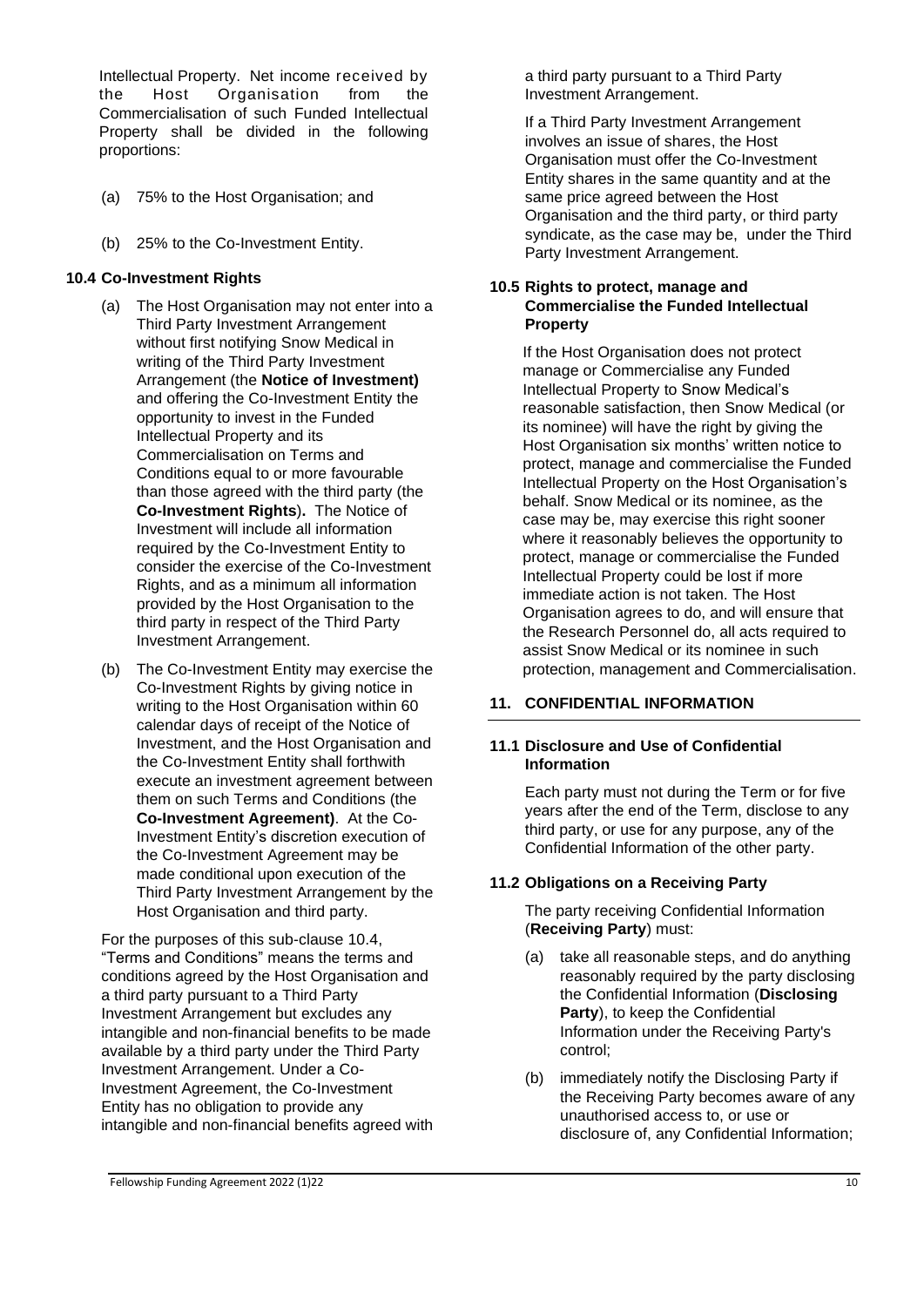- (c) not use, copy or reproduce, nor cause or allow any other person to use, copy or reproduce, any Confidential Information other than in accordance with this agreement;
- (d) immediately upon completion of the Project or termination of this agreement deliver to the Disclosing Party, or if directed by the Disclosing Party destroy, every copy of Confidential Information in the Receiving Party's possession, except that:
	- (i) they may retain one copy of the Confidential Information to the extent required to comply with applicable law or regulation; and
	- (ii) they need not destroy copies of any computer records or files containing the Confidential Information which have been created as a result of automatic archiving or back-up procedures on secured central storage servers and which cannot reasonably be deleted; and
- (e) if any such Confidential Information is retained pursuant to sub-clause 11.2(d), the terms of this agreement remain in full force and effect with respect to such Confidential Information so retained for so long as such Confidential Information is retained.

### **11.3 Exceptions to Obligations**

Neither party will be in breach of any obligation to keep any Confidential Information confidential to the extent that it:

- (a) is disclosed to the Receiving Party's employees or agents as necessary for the performance of this agreement and such employees or agents are instructed as to the confidential nature of the information;
- (b) is required to be disclosed by law and the Receiving Party first informs the Disclosing Party of the intended disclosure and cooperates with the Disclosing Party to limit disclosure as reasonably requested;
- (c) is disclosed to the Receiving Party's solicitors, auditors, insurers or accountants; or
- (d) is approved for release in writing by an authorised representative of the Disclosing Party.

### **12. PRIVACY**

### **12.1 Personal Information**

Where a party has access to Personal Information in order to perform its obligations under this agreement, the party holding the Personal Information must comply with the requirements any privacy legislation applicable to the party, including if applicable, the *Privacy Act 1988* (Cth).

### **13. CONFLICTS OF INTEREST**

### **13.1 Notification of Conflicts of Interest**

If a Conflict of Interest arises during the Term in respect of the Host Organisation's or the Research Personnel's performance of this agreement, the Host Organisation must immediately notify Snow Medical in writing of the full details of the Conflict of Interest and the steps it proposes to resolve or otherwise deal with that Conflict of Interest.

### **13.2 Dealing with Conflicts of Interest**

The Host Organisation must take such steps as Snow Medical may reasonably require to resolve or otherwise deal with that Conflict of Interest. If the Host Organisation fails to notify Snow Medical under clause 13.1, or is unable or unwilling to resolve or deal with the Conflict of Interest as required by Snow Medical in accordance with this clause 13.2, Snow Medical may suspend or terminate this agreement, withhold some or all of the Funds, require the Host Organisation to repay some or all of the Funds or reduce the scope of this agreement as it sees fit.

### **14. EQUIPMENT**

### **14.1 Use of Equipment**

Any item of Equipment:

- (a) must be used for the Grant Activities and the Fellow and the Research Personnel must be given priority access to the Equipment; and
- (b) must be maintained in good condition and safe working order by the Host Organisation.

### **14.2 Ownership of Equipment**

Ownership of any Equipment will vest in the Host Organisation and listed in its assets register, except to the extent that upon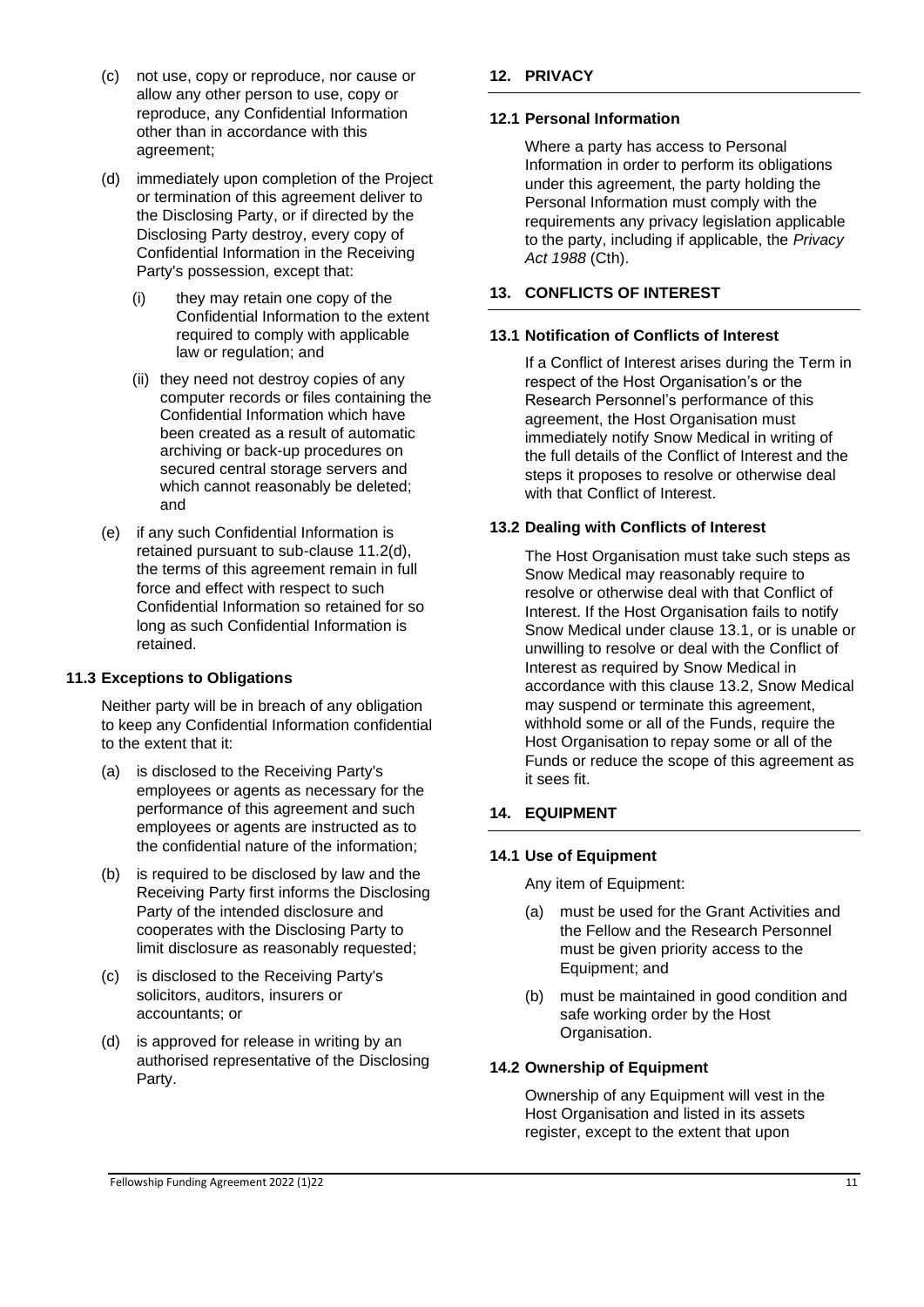termination of this agreement, the Equipment must be dealt with in accordance with the directions of Snow Medical in a timely manner.

### **15. TERMINATION**

#### **15.1 Termination for breach**

A party may terminate this agreement in writing if the other party breaches a term of this agreement and fails to remedy the breach within 30 calendar days of receiving notice requiring it to do so.

#### **15.2 Termination by Snow Medical**

Snow Medical may terminate this agreement in writing if:

- (a) the Host Organisation has entered into any form of insolvency, liquidation or external administration, whether voluntary or involuntary, formal or otherwise;
- (b) the Host Organisation is charged with a breach of any law or is the subject of proceedings or investigations commenced or threatened by the Independent Commission Against Corruption, the NSW Police Force or a similar public body whether of a state, territory or the Commonwealth or in any other country;
- (c) the Host Organisation or Snow Medical determines that an allegation of a breach of the Code or Research Misconduct is substantiated against Research Personnel in accordance with clause 4 of this agreement; or
- (d) if the Host Organisation is in breach of any other agreement with Snow Medical.

#### **15.3 Termination of Fellow**

Should the Fellow:

- $(a)$ resign or retire from employment at the Host Organisation;
- $(b)$ become physically or mentally incapable of undertaking the Grant Activities for a period of longer than 90 calendar days; or
- $(c)$ have his/her employment at the Host Organisation terminated,

then this agreement and the Funding will terminate at the election of Snow Medical.

#### **15.4 Consequences**

If this agreement is terminated for any reason, then:

- (a) each party must return all property in their possession belonging to the other party, including Confidential Information and Intellectual Property; and
- (b) the Host Organisation must repay any amounts of the Funding already paid to the Host Organisation:
	- (i) which has not been expended in performance of the Project; or
	- (ii) not irrevocably committed for expenditure in performance of the Project in accordance with the terms of this agreement up to the termination date, provided such costs are supported by appropriate receipts and documentation.

#### **15.5 No prejudice**

Termination of this agreement is without prejudice to the rights of the terminating party to obtain damages for any breach of this agreement.

#### **15.6 Survival**

Clauses 4 (Research Integrity), 7.2 – 7.3 (Repayment of Funds), 8 (Publication), 9 (Intellectual Property), 10 (Commercialisation), 12 (Privacy), 14.2 (Ownership of Equipment), 15 (Termination), 16 (Transfers), 17 (Reports), 18 (Financial Reports and Recovery of Funds), 19 (Peer Review), 20.6 (Indemnity), 21 (Insurance), 22 (Logos and Publicity) and other clauses required to give those clauses effect survive the termination or expiration of this agreement.

#### **16. TRANSFERS**

#### **16.1 Transfer request**

If the Fellow resigns from employment at the Host Organisation, the Fellow may request that the conduct of the Grant Activities and the Funding are transferred to a new host organisation (the **Transfer Request)** and the provisions of this clause 16 shall apply. Snow Medical reserves the right, in its absolute discretion:

- (a) to terminate this agreement under clause 15.3;
- (b) to suspend or reduce payment of the Funds; and/or

Fellowship Funding Agreement 2022 (1)22 12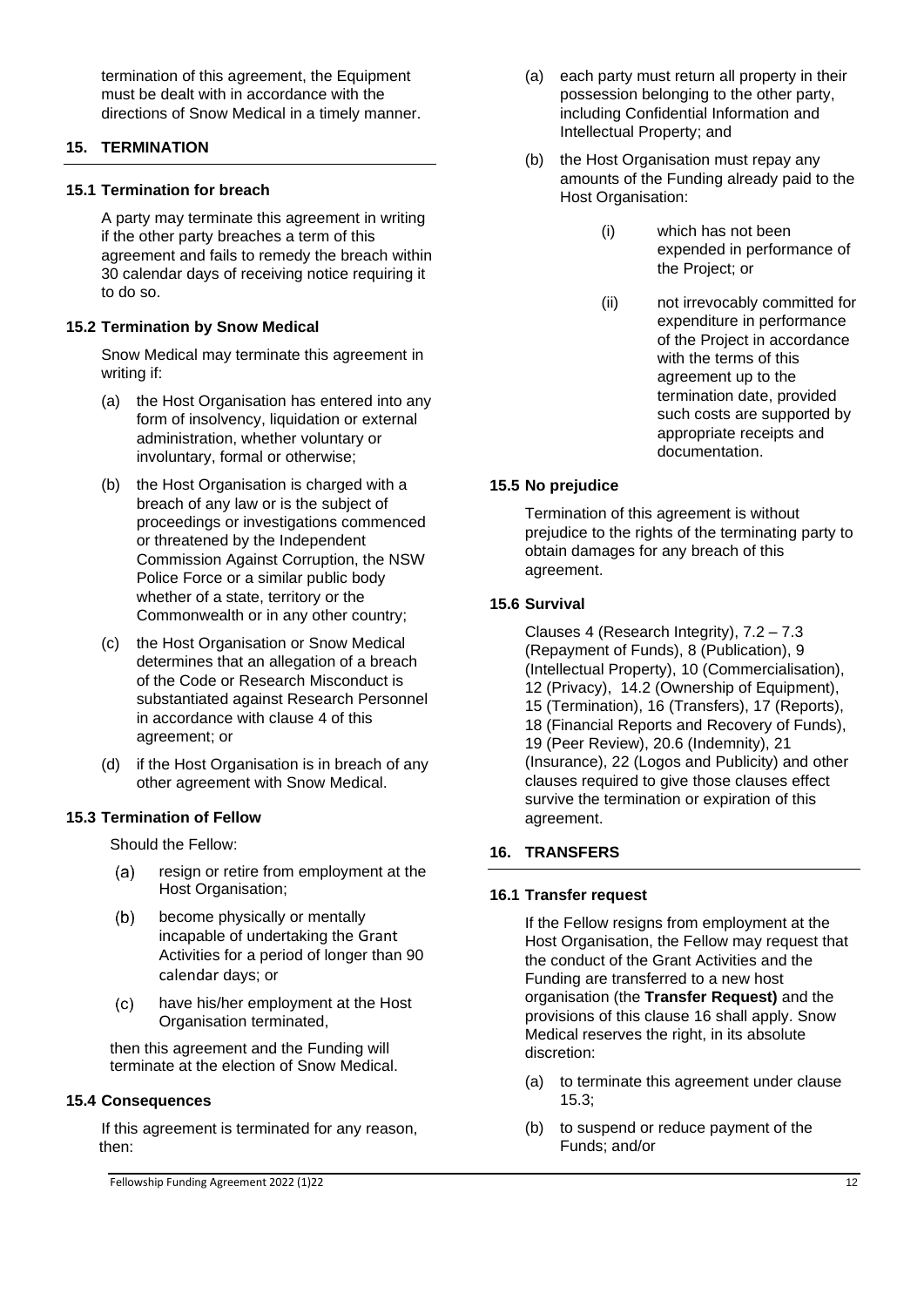- (c) to approve the Transfer Request and require the Host Organisation to respond positively and punctually to the Transfer Request, including without limitation, to transfer:
	- (i) any unexpended Funds to the new host organisation;
	- (ii) any Equipment to the new host organisation; and
	- (iii) the records and Research Materials to the new host organisation to enable the Project to be undertaken at the new host organisation in accordance with the requirements specified in the new host organisation's funding agreement with Snow Medical,

in such circumstances, the Host Organisation must promptly do all things necessary and complete and sign all necessary documents to facilitate the Transfer Request.

### **16.2 No liability**

Snow Medical will not be liable to pay any costs or compensation to the Host Organisation resulting from any action it takes in relation to the Transfer Request.

### **17. REPORTS**

The Host Organisation must submit written reports relating to the Funds as required by Snow Medical, including the following:

- (a) Annual Report due on the dates specified in the Details;
- (b) Final Report due no later than three months from the expiry of the Term or any termination of this agreement, whichever is the earliest; and
- (c) any report relating to the Grant Activities reasonably requested by Snow Medical from time to time.

#### **18. FINANCIAL REPORTS AND RECOVERY OF FUNDS**

### **18.1 Provision of Financial Reports**

The Host Organisation must provide the Financial Reports to Snow Medical within 60 calendar days after:

(a) expiry of the Term or any termination of this agreement, whichever is the earliest; and

(b) the completion of each financial year in which the Funding is made.

#### **18.2 Content of Financial Reports**

The Financial Reports must include a definitive statement as to whether:

- (a) the financial information for the Grant Activities represents the financial transactions fairly and is based on proper accounts and records; and
- (b) the Funding was expended in accordance with this agreement.

#### **18.3 Recovery of Funds**

Snow Medical may recover any unspent Funds or ineligible costs and may offset any amounts owed to Snow Medical against any other sums (including any grant payments) owed to the Host Organisation.

#### **19. PEER REVIEW**

The Host Organisation will respond positively and punctually to requests from Snow Medical to peer review Snow Medical grant applications.

### **20. WARRANTIES AND LIABILITY**

#### **20.1 Due care and skill**

The Host Organisation warrants that it will carry out its Project obligations with due care and skill and in a professional manner consistent with generally accepted research and academic practice.

#### **20.2 Background Intellectual Property**

The Host Organisation warrants that to its actual knowledge at the date of this agreement use of its Background Intellectual Property will not infringe the Intellectual Property rights of any third party.

#### **20.3 Research integrity**

The Host Organisation warrants that at the date of this agreement, there are no allegations of a breach of the Code nor Research Misconduct currently being investigated against the Fellow nor have any allegations been previously upheld.

### **20.4 Bullying and harassment**

The Host Organisation warrants that at the date of this agreement there are no allegations of bullying and harassment currently being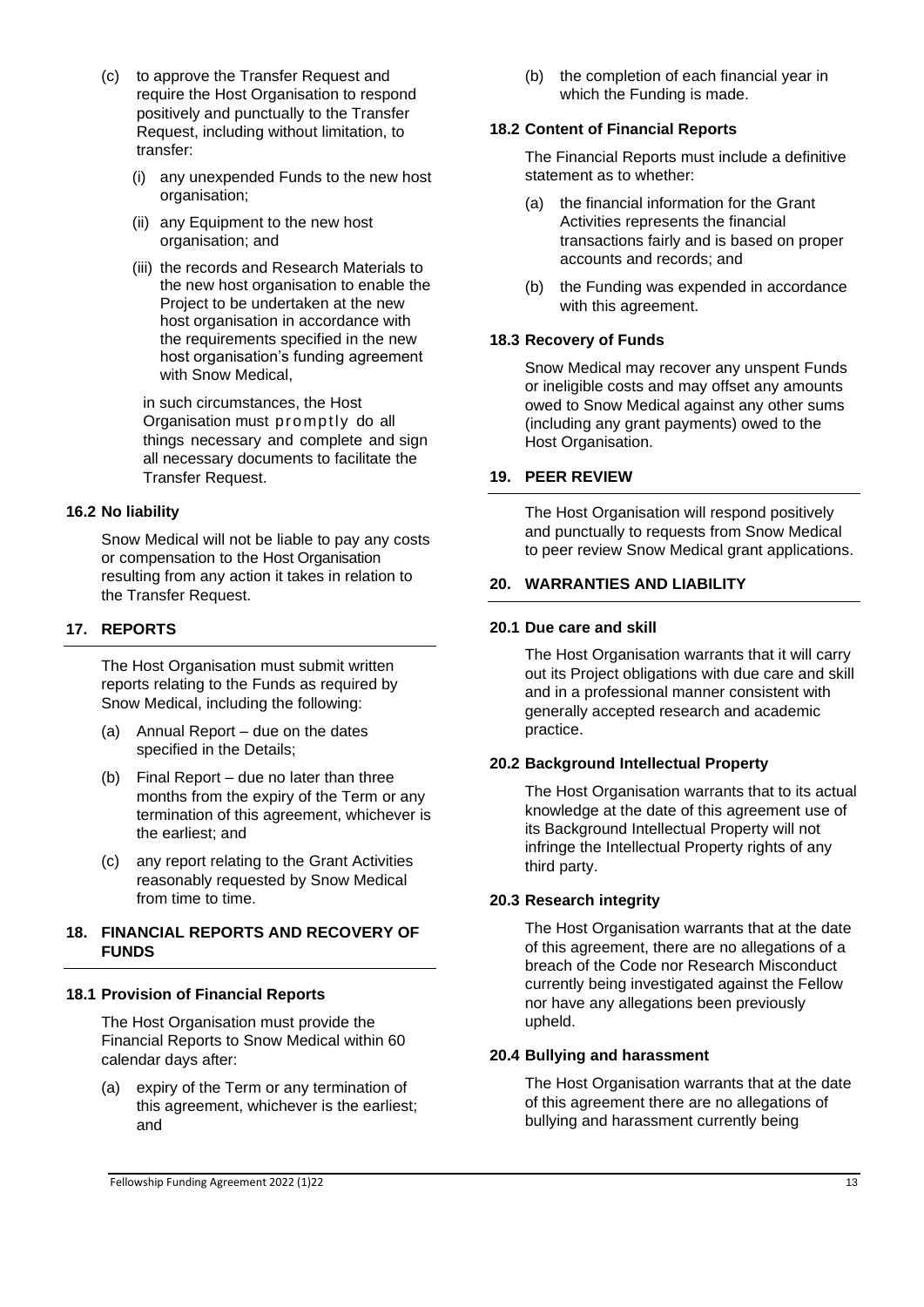investigated against the Fellow nor have any allegations been previously upheld.

### **20.5 Conflicts of Interest**

The Host Organisation warrants that to its actual knowledge at the date of this agreement no Conflicts of Interest exist in connection with its or the Research Personnel's performance of this agreement. If a Conflict of Interest arises, it must immediately report it to Snow Medical and the steps it proposes to resolve or otherwise deal with the Conflict of Interest.

### **20.6 Indemnity**

The Host Organisation indemnifies Snow Medical against all damage, expense, loss or liability suffered or incurred by Snow Medical, its officers, employees and agents in connection with:

- (i) any breach, unlawful act or omission or negligence by the Host Organisation, any of the Research Personnel or a Collaborating Organisation in connection with this agreement and the Grant Activities; and
- (ii) any third party claim relating to the Grant Activities including its conduct or outcome, or that use by the Host Organisation or any of the Research Personnel or any Collaborating Organisation of the Background IP, Funded IP or the conduct of the Project, or any part of the Project, infringes a third party's rights, including any Intellectual Property rights, right of confidentiality or moral rights.

### **20.7 Contributory negligence**

The Host Organisation's liability to Snow Medical under this agreement is reduced to the extent that any damages, liability, loss or costs arise from or are attributable to, any negligent act or omission of Snow Medical or its officers, employees, agents or contractors.

### **21. INSURANCE**

The Host Organisation must maintain insurances appropriate to its involvement in the Grant Activities. On request, the Host Organisation must provide evidence to Snow Medical of the currency of such insurance policies.

## **22. USE OF LOGOS AND PUBLICITY**

## **22.1 Use of logos**

The Snow Medical logos may only be used by the Host Organisation in connection with the promotion of the Fellow and the Grant Activities. Otherwise, the Snow Medical logos must only be used with the prior written consent of Snow Medical.

### **22.2 Publicity**

The Host Organisation will participate in media or other publicity events in connection with the Grant Activities as reasonably requested by Snow Medical during the Term and for a period of 1 year following the Term or such other period as agreed in writing by the parties.

#### **22.3 Communications to the media by the Host Organisation**

The Host Organisation must ensure that Snow Medical is properly acknowledged in any correspondence, public announcement, advertising material, research report or other material produced by, on behalf of or through the Host Organisation or a Collaborating Organisation that relates to the Fellow and the Grant Activities in accordance with the Funding Policies.

### **22.4 Snow Medical Announcements**

Snow Medical may publicise this agreement by (for example) including the Host Organisation's name, the Funds, the name of the Fellow, the names of the Fellow's research team, the title and a brief description of the Project in media releases, general announcements about research-related funding or annual reports, or through any other means as determined by Snow Medical.

### **22.5 Use of images**

Snow Medical may request the Host Organisation provides it with copies of images and other information about the Grant Activities, which Snow Medical may use for publicity and other agreed purposes. The Host Organisation will respond positively and punctually to such requests.

### **23. NOTICES**

### **23.1 Method of giving Notice**

A notice, request or other communication to a party (**Notice**) under this agreement, must be in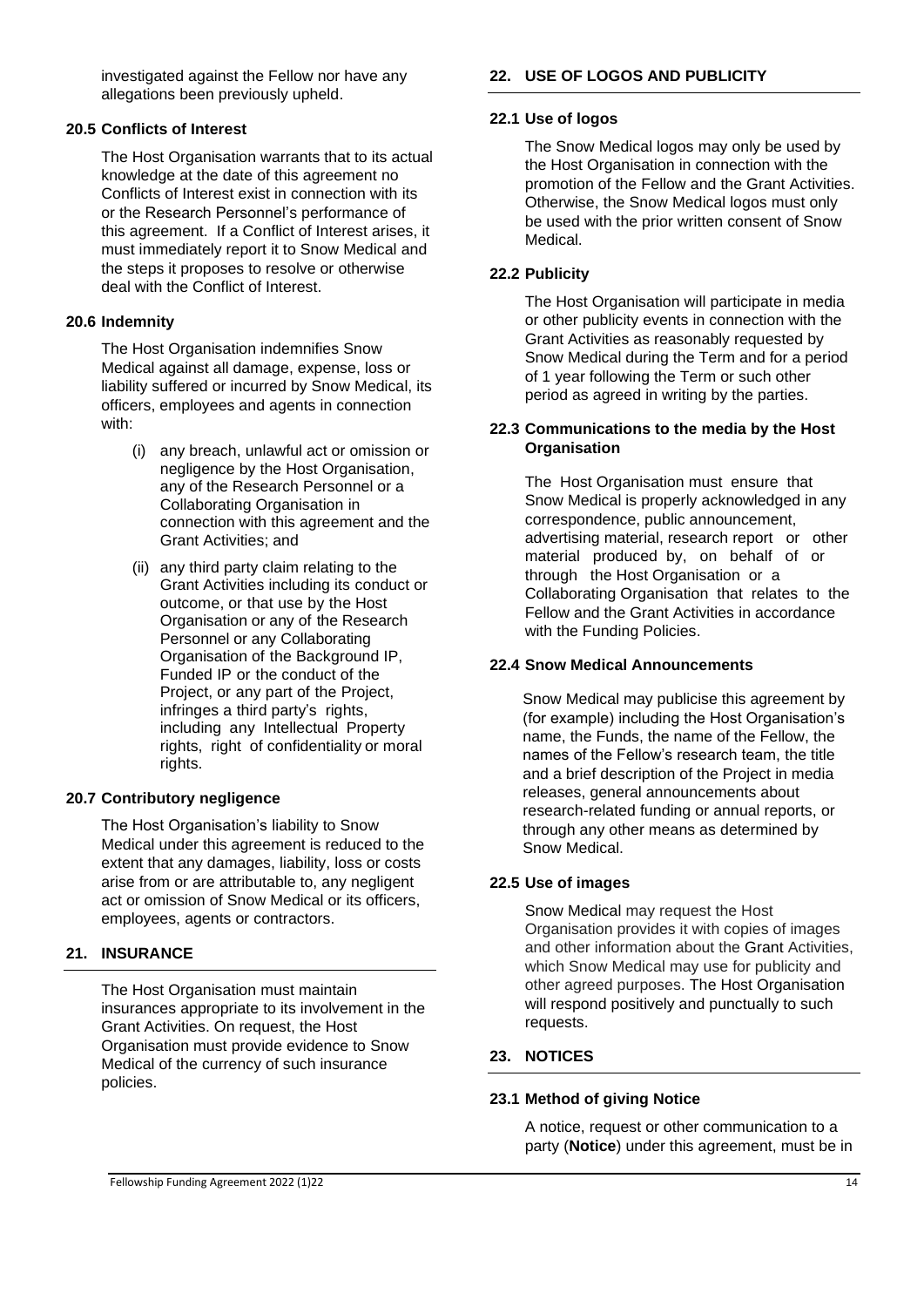writing and be delivered by hand or sent by prepaid post, or email to the notice address, or email address of that party as specified in the **Details** 

### **23.2 Effective Service**

A Notice is given or served:

- (a) if delivered by hand, upon delivery;
- (b) if in the form of a letter sent by prepaid post, three days (eight days if sent from one country to another country) after the date on which it was sent; and
- (c) if by email, when the recipient acknowledges receipt of the Notice by return email to the sender (other than by automatic acknowledgment sent by the recipient's server).

### **23.3 Notice Serviced Outside Business Hours**

A Notice that would be given or served on a day which is not a business day in the place to which the Notice is sent, or is later than 5:00 p.m. (local time) it will be taken to have been given or served at the commencement of the next business day in that place.

### **23.4 Change of Address for Notices**

A party may change its Notice address or email address by Notice to the other party.

### **24. FORMAL TERMS**

### **24.1 Jurisdiction**

This agreement is governed by the laws of New South Wales and any dispute relating to it must only be referred to the courts of New South Wales and the Federal courts of Australia.

### **24.2 Relationship of Parties**

Nothing in this agreement constitutes a relationship of employer and employee, principal and agent, or trust, or partnership between the parties. Neither party has authority or power to bind the other party.

### **24.3 Inconsistency**

If there is an inconsistency between a provision of the Special Terms, Details, General Terms, Funding Policies, Funding Rules or an annexure then the provisions of the first-mentioned prevail.

### **24.4 Severability**

If any clause or any part of this agreement, the Funding Rules or the Fellowship Application are adjudged by a court or other legal authority of competent jurisdiction to be invalid, that judgment does not affect the remainder of this agreement, the terms of which remain in full force and effect.

### **24.5 Entire Agreement**

This is the entire agreement between the parties about its subject matter and replaces all oral and written prior communications and agreements between the parties.

### **24.6 Sub-contracting**

The Host Organisation may sub-contract the performance of any part of the Grant Activities for which it is responsible only with the prior written consent of Snow Medical. The Host Organisation remains responsible and liable for the performance of its obligations under this agreement and for all costs incurred with respect to its subcontractors.

### **24.7 Variations**

- (a) Snow Medical may amend the Funding Policies at any time. It will publish any changes to the Funding Policies on its website. Once published, any changes apply to the Grant Activities and the Funding.
- (b) This agreement may only be varied by the parties in writing.

### **24.8 No Waiver**

A waiver by a party of any breach or of a failure to comply with any provision of this agreement by the other party has no effect unless it is in writing.

### **24.9 Disputes**

- (a) In the case of a dispute arising under this agreement (the **Dispute**) a party to this agreement must not commence any court or arbitration proceedings unless the parties have complied with the following paragraphs of this clause except where a party seeks urgent interlocutory relief.
- (b) A party to this agreement claiming that a Dispute has arisen out of or in relation to this agreement must give written notice (the **Dispute Notice**) to the other party to this agreement specifying the nature of the Dispute.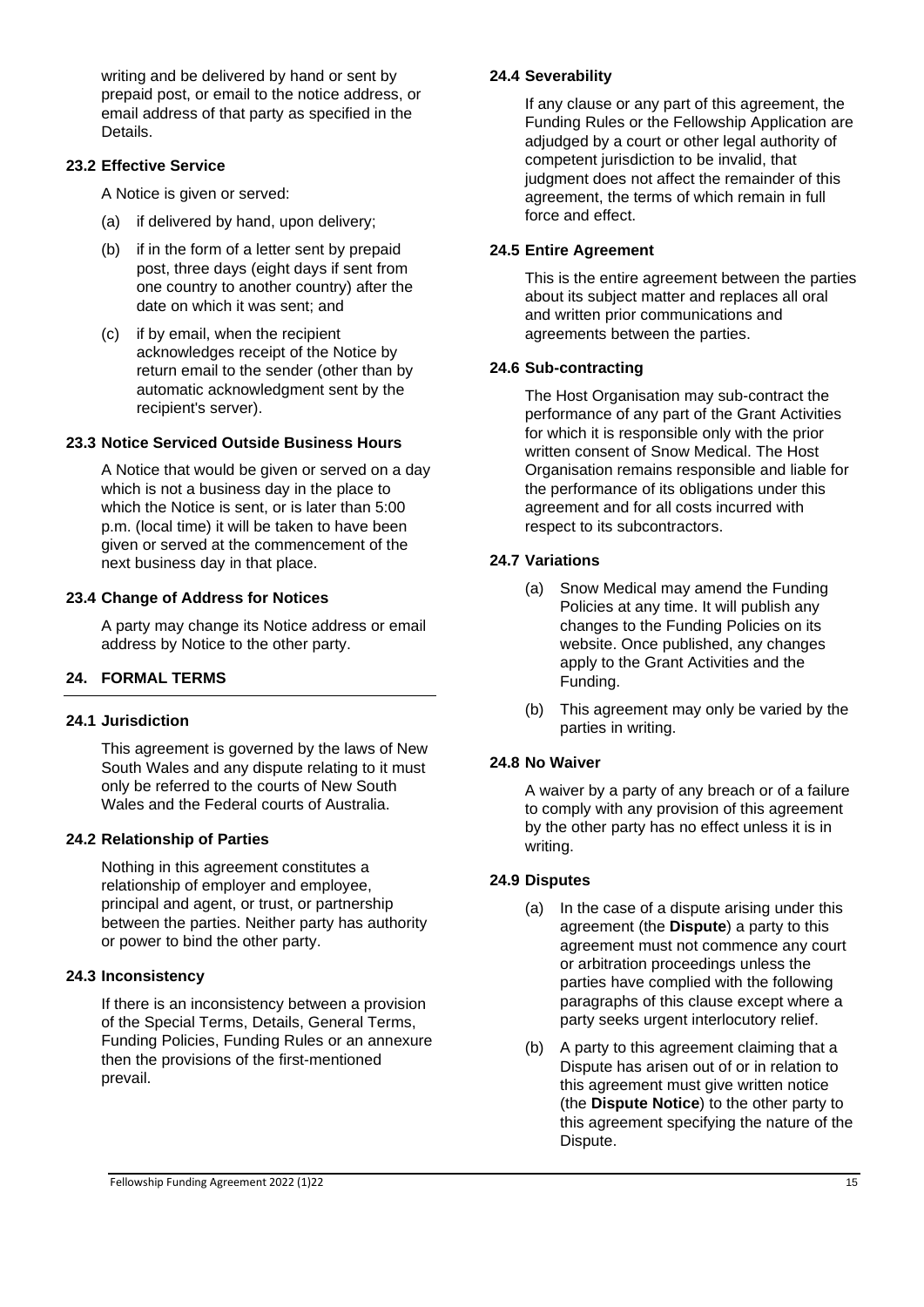- (c) Within fourteen (14) calendar days of receipt of the Dispute Notice (or such further period as agreed in writing by them) the parties must agree:
	- (i) the dispute resolution technique (e.g. expert determination) and procedures to be adopted;
	- (ii) the timetable for all steps in those procedures; and
	- (iii) the selection and compensation of the independent person required for such technique.
- (d) If the parties cannot agree to the matters set out in clause 24.9(c) within fourteen (14) calendar days, the parties must mediate the Dispute in accordance with the Mediation Rules of the Law Society of New South Wales, and, the President of the

Law Society of New South Wales or the President's nominee will select the mediator and determine the mediator's remuneration.

(e) If the Dispute has not been resolved within a timeframe agreed under clause  $24.9(c)$ (ii), either party may at their discretion institute legal proceedings.

### **24.10 Counterparts**

This agreement may be signed in counterparts which may be exchanged electronically.

### **24.11 Assignment**

The Host Organisation must not assign or novate its obligations or interests under this agreement without the prior written consent of Snow Medical.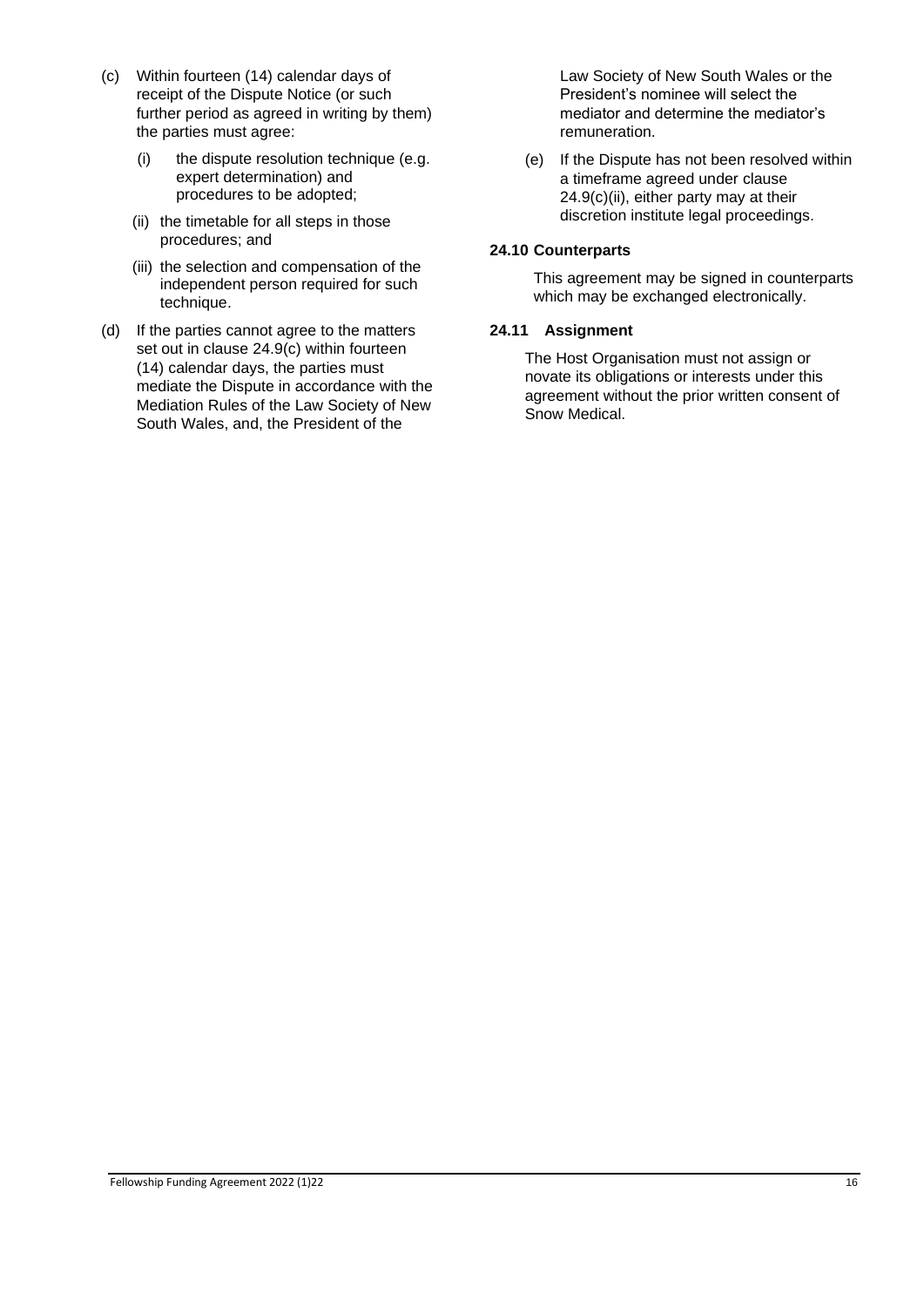## **Annexure 1 a) – Fellowship Application**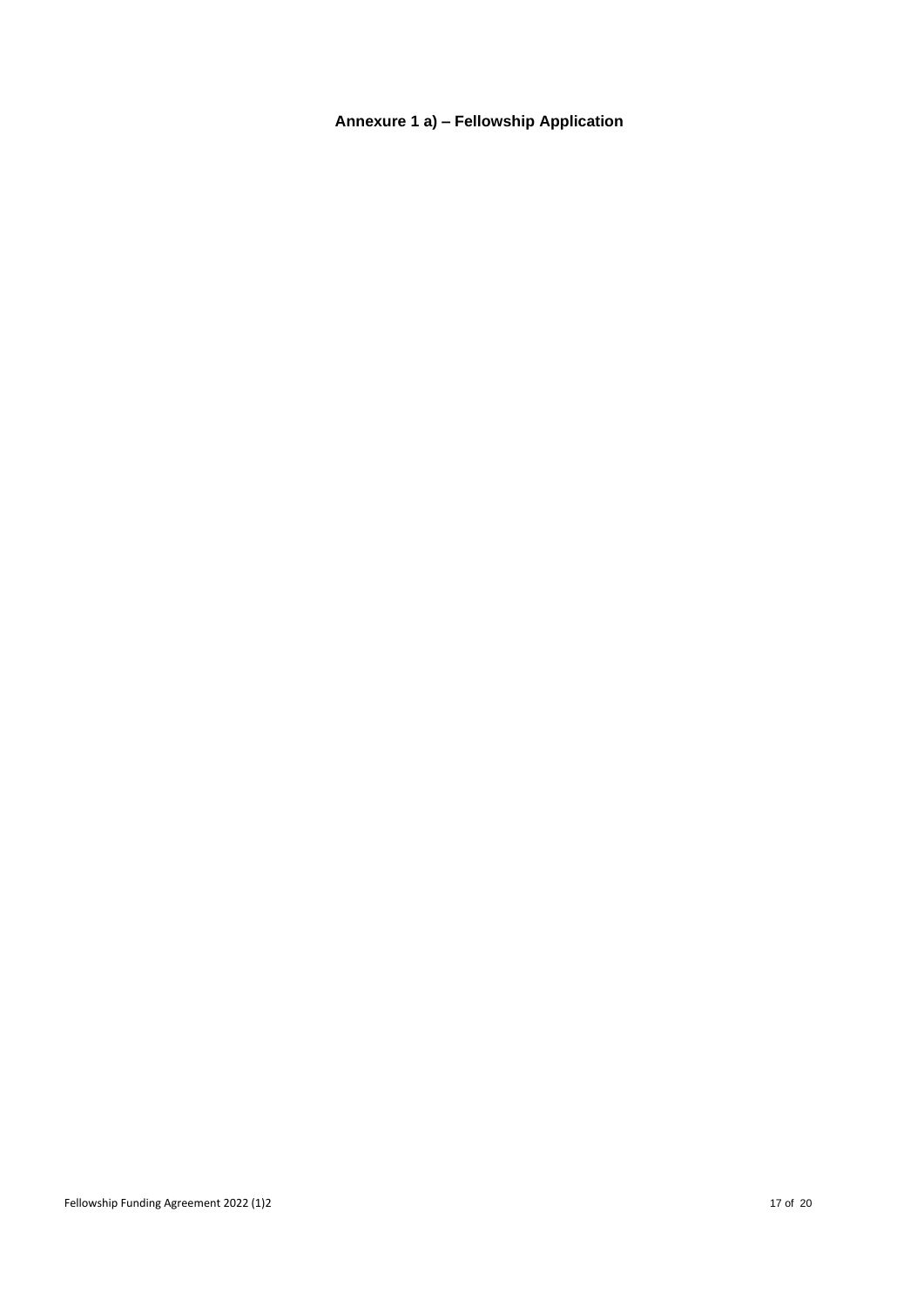# **Annexure 1 b) – Amendments to the Fellowship Application**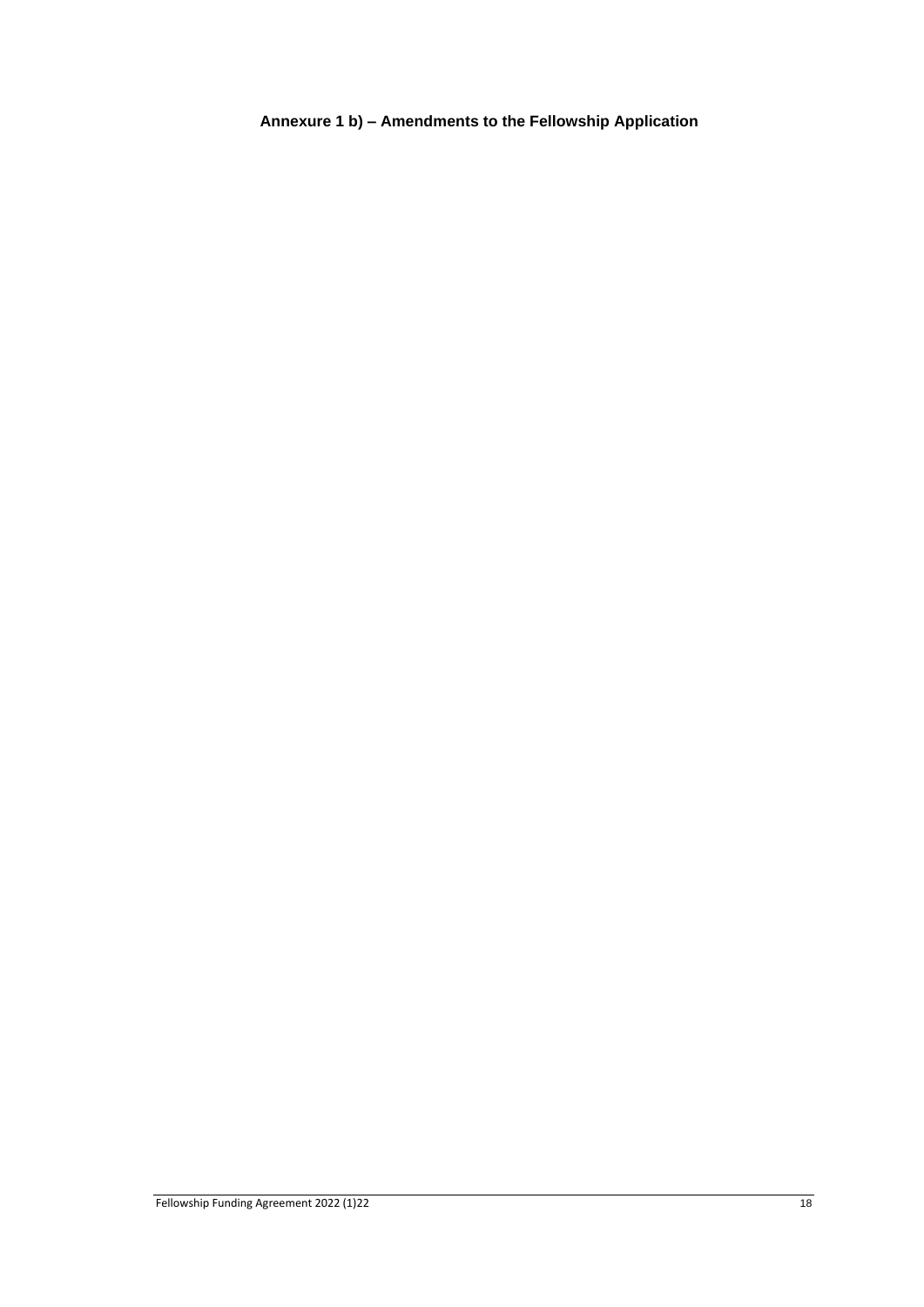# **Annexure 2 – Funding Rules**